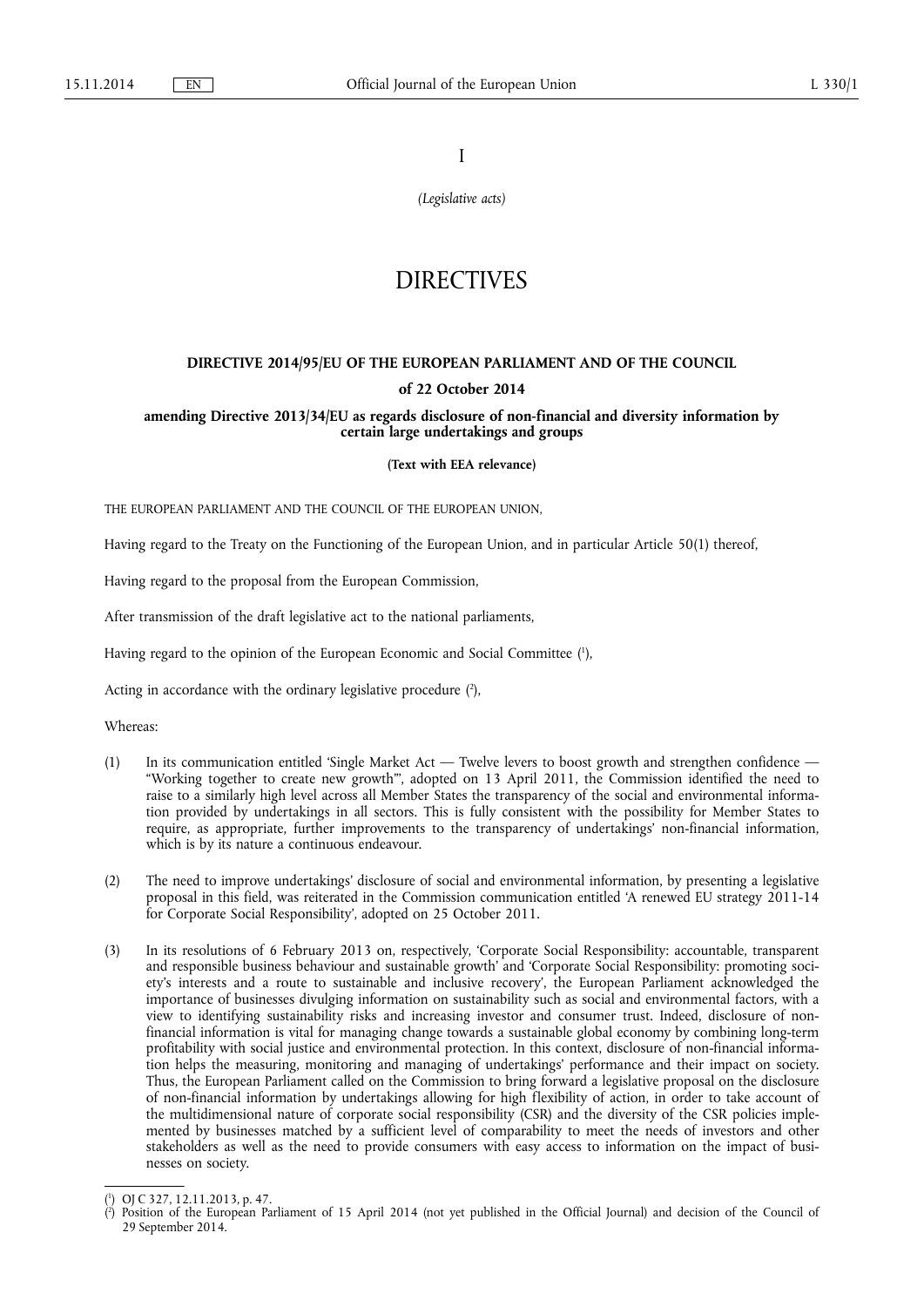- (4) The coordination of national provisions concerning the disclosure of non-financial information in respect of certain large undertakings is of importance for the interests of undertakings, shareholders and other stakeholders alike. Coordination is necessary in those fields because most of those undertakings operate in more than one Member State.
- (5) It is also necessary to establish a certain minimum legal requirement as regards the extent of the information that should be made available to the public and authorities by undertakings across the Union. The undertakings subject to this Directive should give a fair and comprehensive view of their policies, outcomes, and risks.
- (6) In order to enhance the consistency and comparability of non-financial information disclosed throughout the Union, certain large undertakings should prepare a non-financial statement containing information relating to at least environmental matters, social and employee-related matters, respect for human rights, anti-corruption and bribery matters. Such statement should include a description of the policies, outcomes and risks related to those matters and should be included in the management report of the undertaking concerned. The non-financial statement should also include information on the due diligence processes implemented by the undertaking, also regarding, where relevant and proportionate, its supply and subcontracting chains, in order to identify, prevent and mitigate existing and potential adverse impacts. It should be possible for Member States to exempt undertakings which are subject to this Directive from the obligation to prepare a non-financial statement when a separate report corresponding to the same financial year and covering the same content is provided.
- (7) Where undertakings are required to prepare a non-financial statement, that statement should contain, as regards environmental matters, details of the current and foreseeable impacts of the undertaking's operations on the environment, and, as appropriate, on health and safety, the use of renewable and/or non-renewable energy, greenhouse gas emissions, water use and air pollution. As regards social and employee-related matters, the information provided in the statement may concern the actions taken to ensure gender equality, implementation of fundamental conventions of the International Labour Organisation, working conditions, social dialogue, respect for the right of workers to be informed and consulted, respect for trade union rights, health and safety at work and the dialogue with local communities, and/or the actions taken to ensure the protection and the development of those communities. With regard to human rights, anti-corruption and bribery, the non-financial statement could include information on the prevention of human rights abuses and/or on instruments in place to fight corruption and bribery.
- (8) The undertakings which are subject to this Directive should provide adequate information in relation to matters that stand out as being most likely to bring about the materialisation of principal risks of severe impacts, along with those that have already materialised. The severity of such impacts should be judged by their scale and gravity. The risks of adverse impact may stem from the undertaking's own activities or may be linked to its operations, and, where relevant and proportionate, its products, services and business relationships, including its supply and subcontracting chains. This should not lead to undue additional administrative burdens for small and medium-sized undertakings.
- (9) In providing this information, undertakings which are subject to this Directive may rely on national frameworks, Union-based frameworks such as the Eco-Management and Audit Scheme (EMAS), or international frameworks such as the United Nations (UN) Global Compact, the Guiding Principles on Business and Human Rights implementing the UN 'Protect, Respect and Remedy' Framework, the Organisation for Economic Co-operation and Development (OECD) Guidelines for Multinational Enterprises, the International Organisation for Standardisation's ISO 26000, the International Labour Organisation's Tripartite Declaration of principles concerning multinational enterprises and social policy, the Global Reporting Initiative, or other recognised international frameworks.
- (10) Member States should ensure that adequate and effective means exist to guarantee disclosure of non-financial information by undertakings in compliance with this Directive. To that end, Member States should ensure that effective national procedures are in place to enforce compliance with the obligations laid down by this Directive, and that those procedures are available to all persons and legal entities having a legitimate interest, in accordance with national law, in ensuring that the provisions of this Directive are respected.
- (11) Paragraph 47 of the outcome document of the United Nations Rio+20 conference, entitled 'The Future We Want', recognises the importance of corporate sustainability reporting and encourages undertakings, where appropriate, to consider integrating sustainability information into their reporting cycle. It also encourages industry, interested governments and relevant stakeholders with the support of the United Nations system, as appropriate, to develop models for best practice, and facilitate action for the integration of financial and non-financial information, taking into account experiences from already existing frameworks.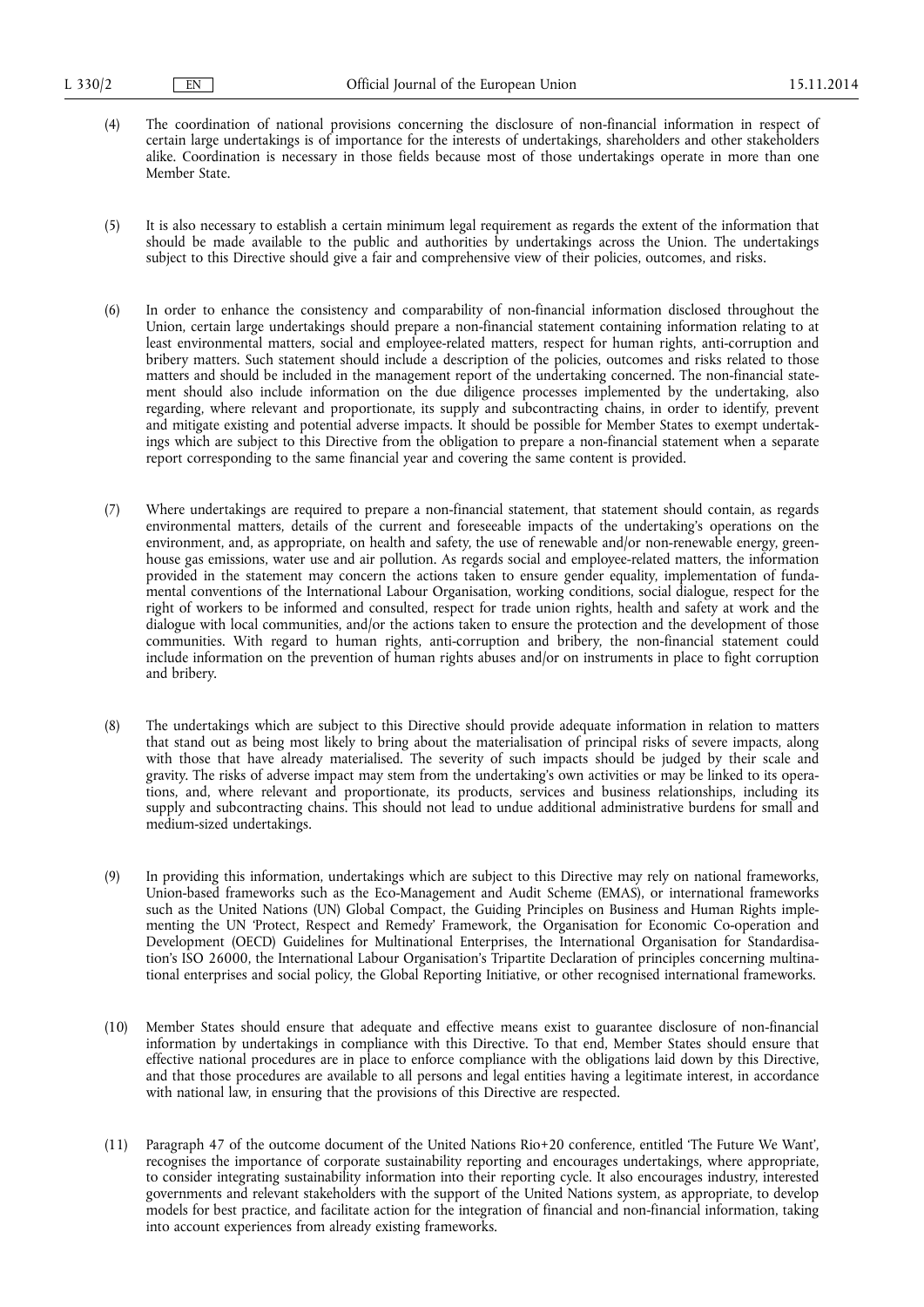- (12) Investors' access to non-financial information is a step towards reaching the milestone of having in place by 2020 market and policy incentives rewarding business investments in efficiency under the roadmap to a resource-efficient Europe.
- (13) The European Council, in its conclusions of 24 and 25 March 2011, called for the overall regulatory burden, in particular for small and medium-sized enterprises ('SMEs'), to be reduced at both European and national levels, and suggested measures to increase productivity, while the Europe 2020 Strategy for smart, sustainable and inclusive growth aims to improve the business environment for SMEs and to promote their internationalisation. Thus, in accordance with the 'think small first' principle, the new disclosure requirements should apply only to certain large undertakings and groups.
- (14) The scope of those non-financial disclosure requirements should be defined by reference to the average number of employees, balance sheet total and net turnover. SMEs should be exempted from additional requirements, and the obligation to disclose a non-financial statement should apply only to those large undertakings which are public-interest entities and to those public-interest entities which are parent undertakings of a large group, in each case having an average number of employees in excess of 500, in the case of a group on a consolidated basis. This should not prevent Member States from requiring disclosure of non-financial information from undertakings and groups other than undertakings which are subject to this Directive.
- (15) Many of the undertakings which fall within the scope of Directive 2013/34/EU of the European Parliament and of the Council ( 1 ) are members of groups of undertakings. Consolidated management reports should be drawn up so that the information concerning such groups of undertakings may be conveyed to members and third parties. National law governing consolidated management reports should therefore be coordinated in order to achieve the objectives of comparability and consistency of the information which undertakings should publish within the Union.
- (16) Statutory auditors and audit firms should only check that the non-financial statement or the separate report has been provided. In addition, it should be possible for Member States to require that the information included in the non-financial statement or in the separate report be verified by an independent assurance services provider.
- (17) With a view to facilitating the disclosure of non-financial information by undertakings, the Commission should prepare non-binding guidelines, including general and sectoral non-financial key performance indicators. The Commission should take into account current best practices, international developments and the results of related Union initiatives. The Commission should carry out appropriate consultations, including with relevant stakeholders. When referring to environmental aspects, the Commission should cover at least land use, water use, greenhouse gas emissions and the use of materials.
- (18) Diversity of competences and views of the members of administrative, management and supervisory bodies of undertakings facilitates a good understanding of the business organisation and affairs of the undertaking concerned. It enables members of those bodies to constructively challenge the management decisions and to be more open to innovative ideas, addressing the similarity of views of members, also known as the 'group-think' phenomenon. It contributes thus to effective oversight of the management and to successful governance of the undertaking. It is therefore important to enhance transparency regarding the diversity policy applied. This would inform the market of corporate governance practices and thus put indirect pressure on undertakings to have more diversified boards.
- (19) The obligation to disclose diversity policies in relation to the administrative, management and supervisory bodies with regard to aspects such as, for instance, age, gender or educational and professional backgrounds should apply only to certain large undertakings. Disclosure of the diversity policy should be part of the corporate governance statement, as laid down by Article 20 of Directive 2013/34/EU. If no diversity policy is applied there should not be any obligation to put one in place, but the corporate governance statement should include a clear explanation as to why this is the case.

<sup>(</sup> 1 ) Directive 2013/34/EU of the European Parliament and of the Council of 26 June 2013 on the annual financial statements, consolidated financial statements and related reports of certain types of undertakings, amending Directive 2006/43/EC of the European Parliament and of the Council and repealing Council Directives 78/660/EEC and 83/349/EEC (OJ L 182, 29.6.2013, p. 19).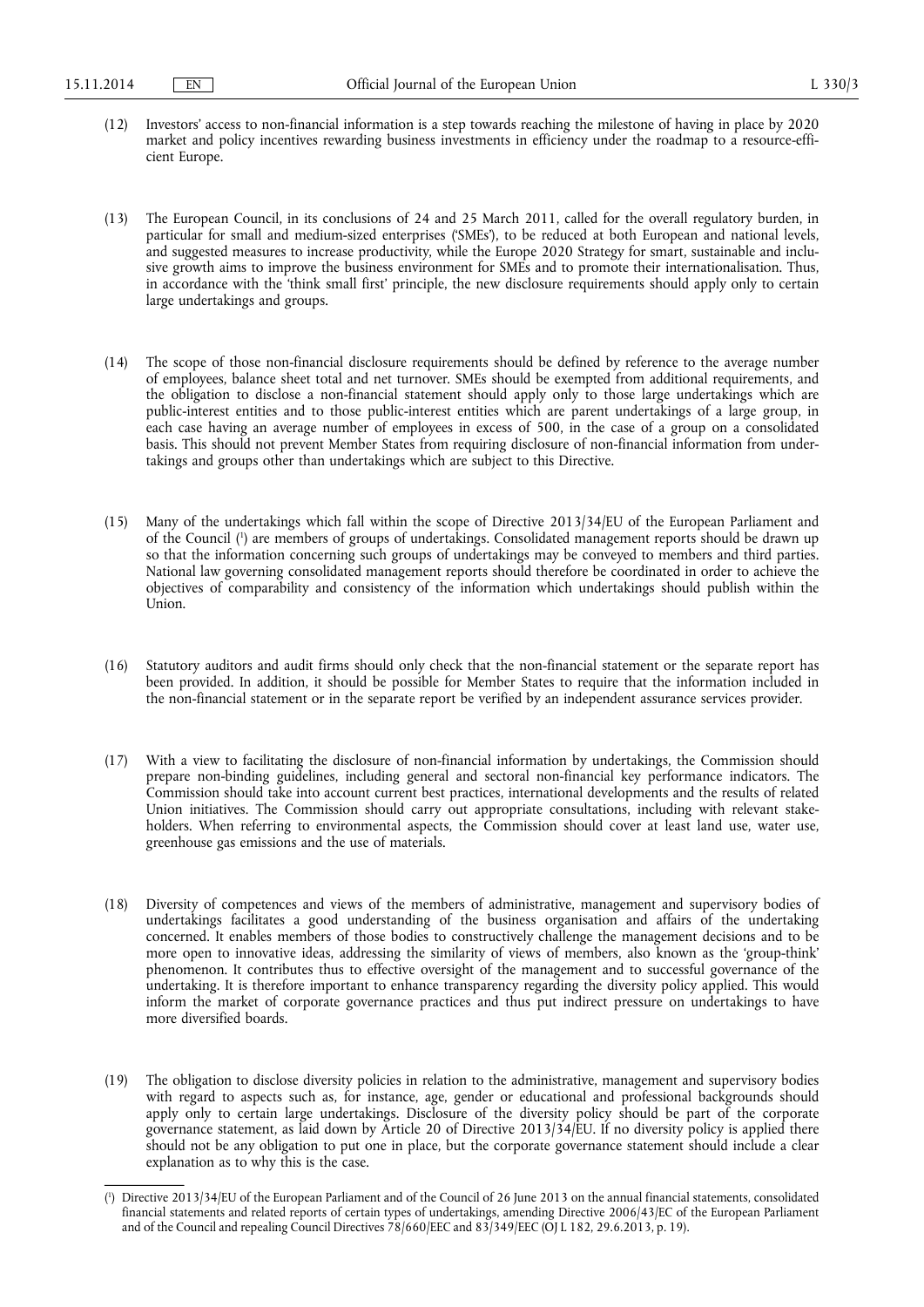- (20) Initiatives at Union level, including country-by-country reporting for several sectors, as well as the references made by the European Council, in its conclusions of 22 May 2013 and of 19 and 20 December 2013, to country-by-country reporting by large companies and groups, similar provisions in Directive 2013/36/EU of the European Parliament and of the Council ( 1 ), and international efforts to improve transparency in financial reporting have been noted. Within the context of the G8 and the G20, the OECD has been asked to draw up a standardised reporting template for multinational undertakings to report to tax authorities where they make their profits and pay taxes around the world. Such developments complement the proposals contained in this Directive, as appropriate measures for their respective purposes.
- (21) Since the objective of this Directive, namely to increase the relevance, consistency and comparability of information disclosed by certain large undertakings and groups across the Union, cannot be sufficiently achieved by the Member States but can rather, by reason of its effect, be better achieved at Union level, the Union may adopt measures, in accordance with the principle of subsidiarity as set out in Article 5 of the Treaty on European Union. In accordance with the principle of proportionality as set out in that Article, this Directive does not go beyond what is necessary in order to achieve that objective.
- (22) This Directive respects the fundamental rights and observes the principles recognised in particular by the Charter of Fundamental Rights of the European Union, including freedom to conduct a business, respect for private life and the protection of personal data. This Directive has to be implemented in accordance with those rights and principles.
- (23) Directive 2013/34/EU should therefore be amended accordingly,

HAVE ADOPTED THIS DIRECTIVE:

## *Article 1*

#### **Amendments to Directive 2013/34/EU**

Directive 2013/34/EU is amended as follows:

(1) The following Article is inserted:

*'Article 19a* 

#### **Non-financial statement**

1. Large undertakings which are public-interest entities exceeding on their balance sheet dates the criterion of the average number of 500 employees during the financial year shall include in the management report a non-financial statement containing information to the extent necessary for an understanding of the undertaking's development, performance, position and impact of its activity, relating to, as a minimum, environmental, social and employee matters, respect for human rights, anti-corruption and bribery matters, including:

- (a) a brief description of the undertaking's business model;
- (b) a description of the policies pursued by the undertaking in relation to those matters, including due diligence processes implemented;
- (c) the outcome of those policies;

<sup>(</sup> 1 ) Directive 2013/36/EU of the European Parliament and of the Council of 26 June 2013 on access to the activity of credit institutions and the prudential supervision of credit institutions and investment firms, amending Directive 2002/87/EC and repealing Directives 2006/48/EC and 2006/49/EC (OJ L 176, 27.6.2013, p. 338).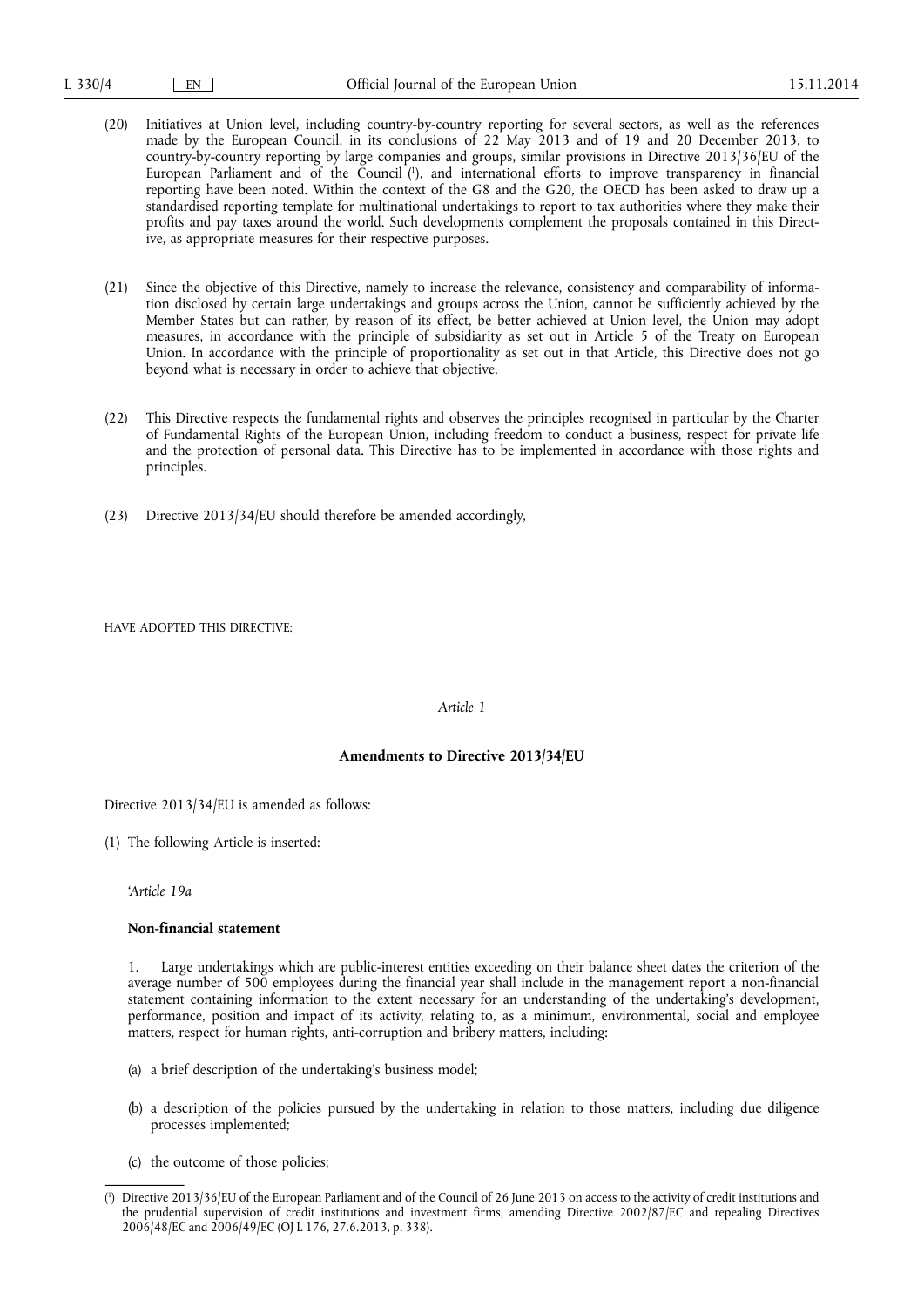- (d) the principal risks related to those matters linked to the undertaking's operations including, where relevant and proportionate, its business relationships, products or services which are likely to cause adverse impacts in those areas, and how the undertaking manages those risks;
- (e) non-financial key performance indicators relevant to the particular business.

Where the undertaking does not pursue policies in relation to one or more of those matters, the non-financial statement shall provide a clear and reasoned explanation for not doing so.

The non-financial statement referred to in the first subparagraph shall also, where appropriate, include references to, and additional explanations of, amounts reported in the annual financial statements.

Member States may allow information relating to impending developments or matters in the course of negotiation to be omitted in exceptional cases where, in the duly justified opinion of the members of the administrative, management and supervisory bodies, acting within the competences assigned to them by national law and having collective responsibility for that opinion, the disclosure of such information would be seriously prejudicial to the commercial position of the undertaking, provided that such omission does not prevent a fair and balanced understanding of the undertaking's development, performance, position and impact of its activity.

In requiring the disclosure of the information referred to in the first subparagraph, Member States shall provide that undertakings may rely on national, Union-based or international frameworks, and if they do so, undertakings shall specify which frameworks they have relied upon.

2. Undertakings fulfilling the obligation set out in paragraph 1 shall be deemed to have fulfilled the obligation relating to the analysis of non-financial information set out in the third subparagraph of Article 19(1).

3. An undertaking which is a subsidiary undertaking shall be exempted from the obligation set out in paragraph 1 if that undertaking and its subsidiary undertakings are included in the consolidated management report or the separate report of another undertaking, drawn up in accordance with Article 29 and this Article.

4. Where an undertaking prepares a separate report corresponding to the same financial year whether or not relying on national, Union-based or international frameworks and covering the information required for the nonfinancial statement as provided for in paragraph 1, Member States may exempt that undertaking from the obligation to prepare the non-financial statement laid down in paragraph 1, provided that such separate report:

- (a) is published together with the management report in accordance with Article 30; or
- (b) is made publicly available within a reasonable period of time, not exceeding six months after the balance sheet date, on the undertaking's website, and is referred to in the management report.

Paragraph 2 shall apply *mutatis mutandis* to undertakings preparing a separate report as referred to in the first subparagraph of this paragraph.

5. Member States shall ensure that the statutory auditor or audit firm checks whether the non-financial statement referred to in paragraph 1 or the separate report referred to in paragraph 4 has been provided.

6. Member States may require that the information in the non-financial statement referred to in paragraph 1 or in the separate report referred to in paragraph 4 be verified by an independent assurance services provider.'.

- (2) Article 20 is amended as follows:
	- (a) in paragraph 1, the following point is added:
		- '(g) a description of the diversity policy applied in relation to the undertaking's administrative, management and supervisory bodies with regard to aspects such as, for instance, age, gender, or educational and professional backgrounds, the objectives of that diversity policy, how it has been implemented and the results in the reporting period. If no such policy is applied, the statement shall contain an explanation as to why this is the case.';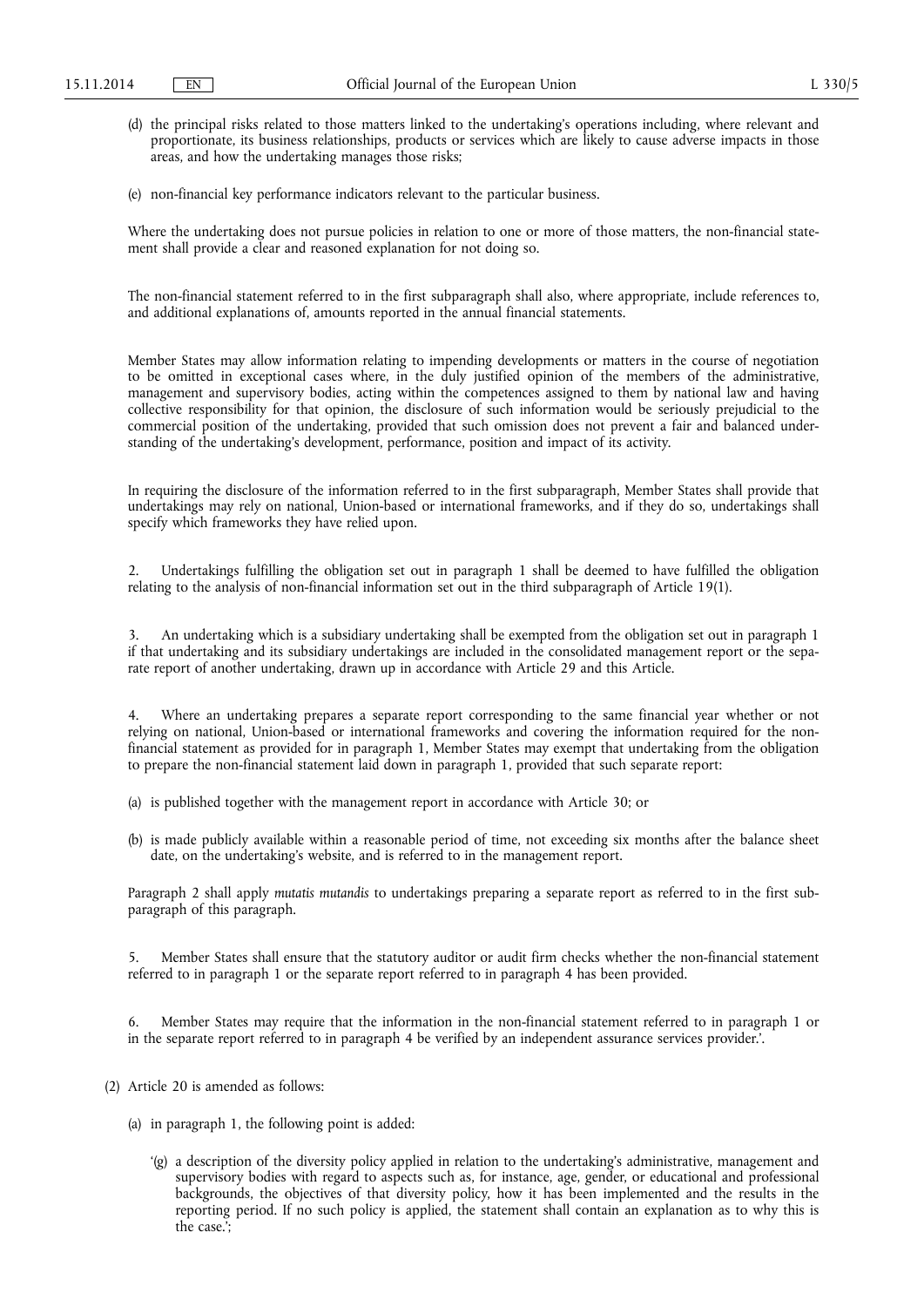(b) paragraph 3 is replaced by the following:

The statutory auditor or audit firm shall express an opinion in accordance with the second subparagraph of Article 34(1) regarding information prepared under points (c) and (d) of paragraph 1 of this Article and shall check that the information referred to in points (a), (b), (e), (f) and (g) of paragraph 1 of this Article has been provided.';

(c) paragraph 4 is replaced by the following:

'4. Member States may exempt undertakings referred to in paragraph 1 which have only issued securities other than shares admitted to trading on a regulated market within the meaning of point (14) of Article 4(1) of Directive 2004/39/EC from the application of points (a), (b), (e), (f) and (g) of paragraph 1 of this Article, unless such undertakings have issued shares which are traded in a multilateral trading facility within the meaning of point (15) of Article 4(1) of Directive 2004/39/EC.';

(d) the following paragraph is added:

'5. Notwithstanding Article 40, point (g) of paragraph 1 shall not apply to small and medium-sized undertakings.'.

(3) The following Article is inserted:

*'Article 29a* 

#### **Consolidated non-financial statement**

1. Public-interest entities which are parent undertakings of a large group exceeding on its balance sheet dates, on a consolidated basis, the criterion of the average number of 500 employees during the financial year shall include in the consolidated management report a consolidated non-financial statement containing information to the extent necessary for an understanding of the group's development, performance, position and impact of its activity, relating to, as a minimum, environmental, social and employee matters, respect for human rights, anti-corruption and bribery matters, including:

- (a) a brief description of the group's business model;
- (b) a description of the policies pursued by the group in relation to those matters, including due diligence processes implemented;
- (c) the outcome of those policies;
- (d) the principal risks related to those matters linked to the group's operations including, where relevant and proportionate, its business relationships, products or services which are likely to cause adverse impacts in those areas, and how the group manages those risks;
- (e) non-financial key performance indicators relevant to the particular business.

Where the group does not pursue policies in relation to one or more of those matters, the consolidated non-financial statement shall provide a clear and reasoned explanation for not doing so.

The consolidated non-financial statement referred to in the first subparagraph shall also, where appropriate, include references to, and additional explanations of, amounts reported in the consolidated financial statements.

Member States may allow information relating to impending developments or matters in the course of negotiation to be omitted in exceptional cases where, in the duly justified opinion of the members of the administrative, management and supervisory bodies, acting within the competences assigned to them by national law and having collective responsibility for that opinion, the disclosure of such information would be seriously prejudicial to the commercial position of the group, provided that such omission does not prevent a fair and balanced understanding of the group's development, performance, position and impact of its activity.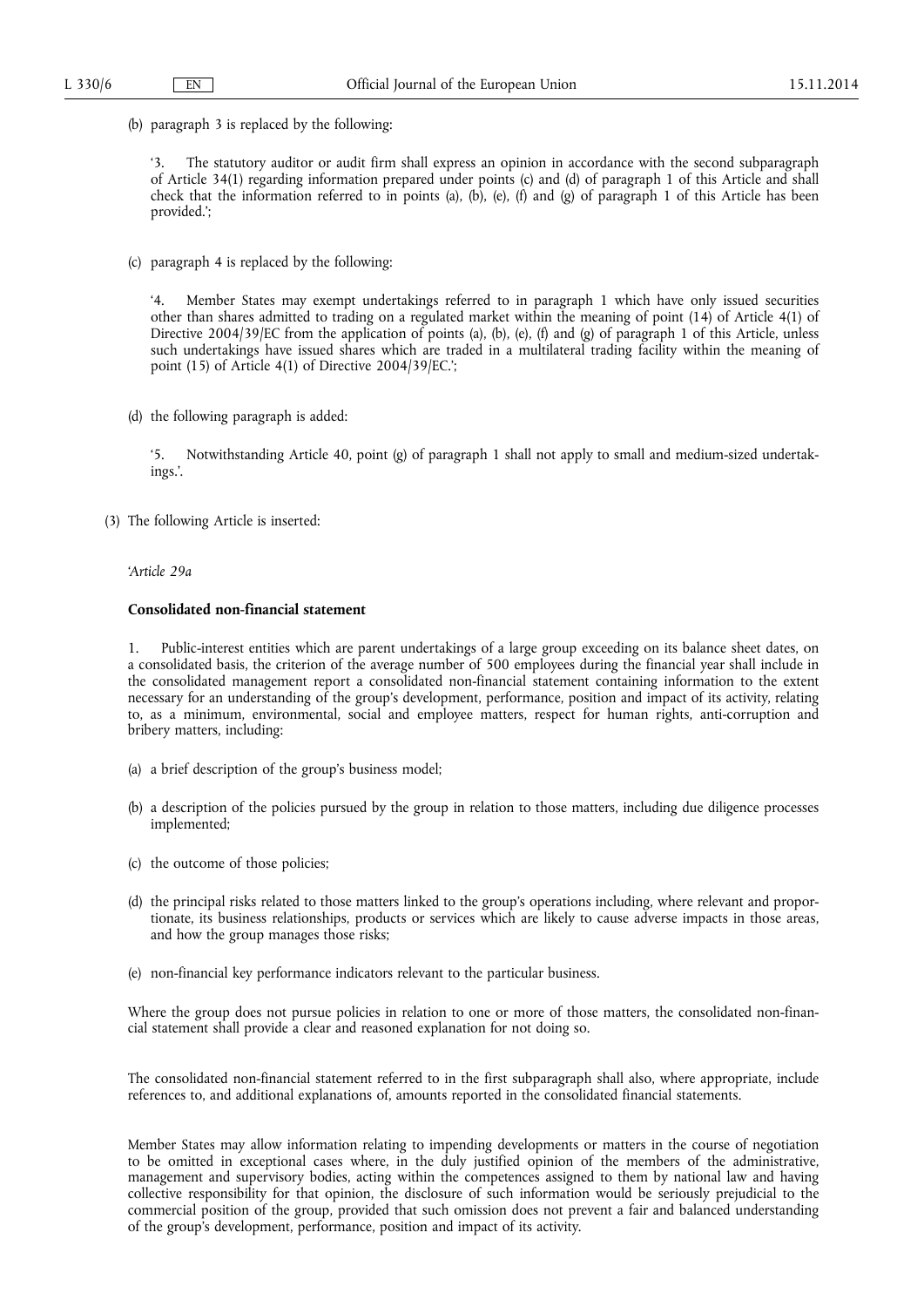In requiring the disclosure of the information referred to in the first subparagraph, Member States shall provide that the parent undertaking may rely on national, Union-based or international frameworks, and if it does so, the parent undertaking shall specify which frameworks it has relied upon.

2. A parent undertaking fulfilling the obligation set out in paragraph 1 shall be deemed to have fulfilled the obligation relating to the analysis of non-financial information set out in the third subparagraph of Article 19(1) and in Article 29.

3. A parent undertaking which is also a subsidiary undertaking shall be exempted from the obligation set out in paragraph 1 if that exempted parent undertaking and its subsidiaries are included in the consolidated management report or the separate report of another undertaking, drawn up in accordance with Article 29 and this Article.

4. Where a parent undertaking prepares a separate report corresponding to the same financial year, referring to the whole group, whether or not relying on national, Union-based or international frameworks and covering the information required for the consolidated non-financial statement as provided for in paragraph 1, Member States may exempt that parent undertaking from the obligation to prepare the consolidated non-financial statement laid down in paragraph 1, provided that such separate report:

(a) is published together with the consolidated management report in accordance with Article 30; or

(b) is made publicly available within a reasonable period of time, not exceeding six months after the balance sheet date, on the parent undertaking's website, and is referred to in the consolidated management report.

Paragraph 2 shall apply *mutatis mutandis* to parent undertakings preparing a separate report as referred to in the first subparagraph of this paragraph.

5. Member States shall ensure that the statutory auditor or audit firm checks whether the consolidated non-financial statement referred to in paragraph 1 or the separate report referred to in paragraph 4 has been provided.

6. Member States may require that the information in the consolidated non-financial statement referred to in paragraph 1 or in the separate report referred to in paragraph 4 be verified by an independent assurance services provider.'.

(4) In Article 33, paragraph 1 is replaced by the following:

'1. Member States shall ensure that the members of the administrative, management and supervisory bodies of an undertaking, acting within the competences assigned to them by national law, have collective responsibility for ensuring that:

- (a) the annual financial statements, the management report, the corporate governance statement when provided separately and the report referred to in Article 19a(4); and
- (b) the consolidated financial statements, the consolidated management reports, the consolidated corporate governance statement when provided separately and the report referred to in Article 29a(4),

are drawn up and published in accordance with the requirements of this Directive and, where applicable, with the international accounting standards adopted in accordance with Regulation (EC) No 1606/2002.'.

(5) In Article 34, the following paragraph is added:

This Article shall not apply to the non-financial statement referred to in Article 19a(1) and the consolidated non-financial statement referred to in Article 29a(1) or to the separate reports referred to in Articles 19a(4) and 29a(4).'.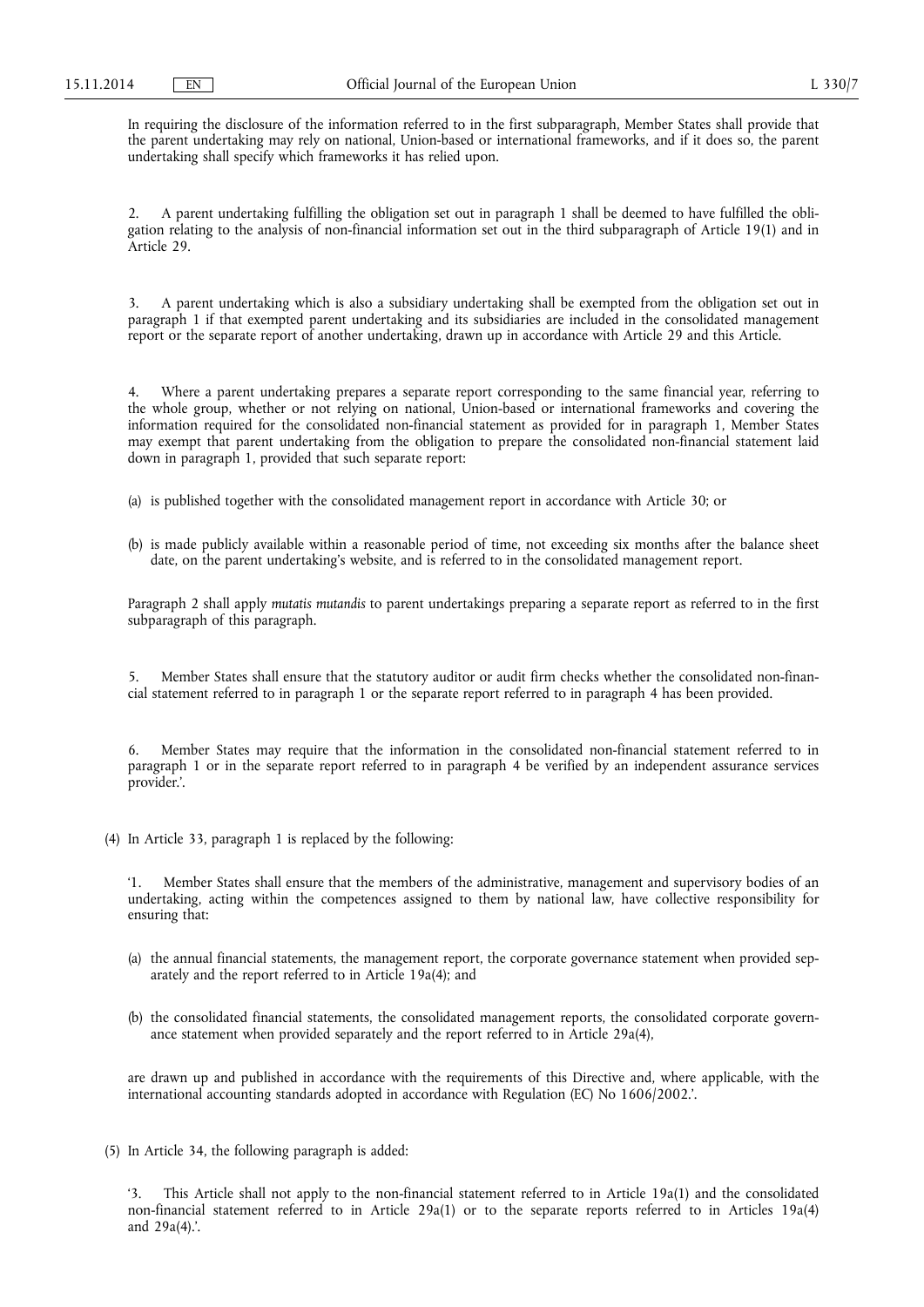(6) In Article 48, the following paragraph is inserted before the last paragraph:

'The report shall also consider, taking into account developments in the OECD and the results of related European initiatives, the possibility of introducing an obligation requiring large undertakings to produce on an annual basis a country-by-country report for each Member State and third country in which they operate, containing information on, as a minimum, profits made, taxes paid on profits and public subsidies received.'.

# *Article 2*

## **Guidance on reporting**

The Commission shall prepare non-binding guidelines on methodology for reporting non-financial information, including non-financial key performance indicators, general and sectoral, with a view to facilitating relevant, useful and comparable disclosure of non-financial information by undertakings. In doing so, the Commission shall consult relevant stakeholders.

The Commission shall publish the guidelines by 6 December 2016.

#### *Article 3*

#### **Review**

The Commission shall submit a report to the European Parliament and to the Council on the implementation of this Directive, including, among other aspects, its scope, particularly as regards large non-listed undertakings, its effectiveness and the level of guidance and methods provided. The report shall be published by 6 December 2018 and shall be accompanied, if appropriate, by legislative proposals.

## *Article 4*

#### **Transposition**

1. Member States shall bring into force the laws, regulations and administrative provisions necessary to comply with this Directive by 6 December 2016. They shall immediately inform the Commission thereof.

Member States shall provide that the provisions referred to in the first subparagraph are to apply to all undertakings within the scope of Article 1 for the financial year starting on 1 January 2017 or during the calendar year 2017.

When Member States adopt those provisions, they shall contain a reference to this Directive or shall be accompanied by such reference on the occasion of their official publication. The methods of making such reference shall be laid down by Member States.

2. Member States shall communicate to the Commission the text of the main provisions of national law which they adopt in the field covered by this Directive.

# *Article 5*

# **Entry into force**

This Directive shall enter into force on the twentieth day following that of its publication in the *Official Journal of the European Union*.